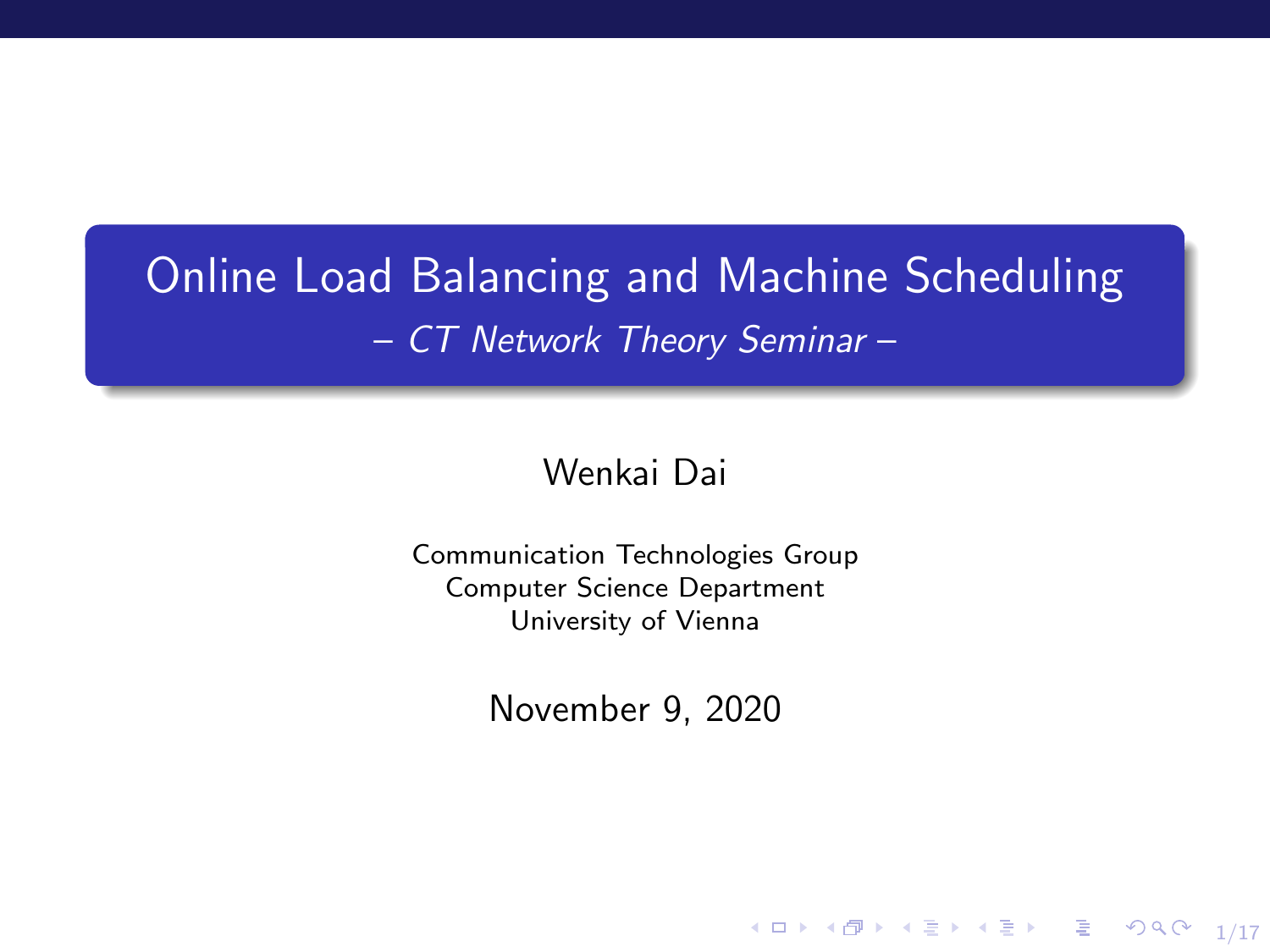### 1 [Introduction of Online Balancing](#page-2-0)

2 [Results of Greedy Algorithm](#page-6-0)

#### 3 [Constant Competitive Ratio for Related Machines](#page-8-0)

### 4 Competitive Ratio O(log n[\) for Unrelated Machines](#page-15-0)

2/17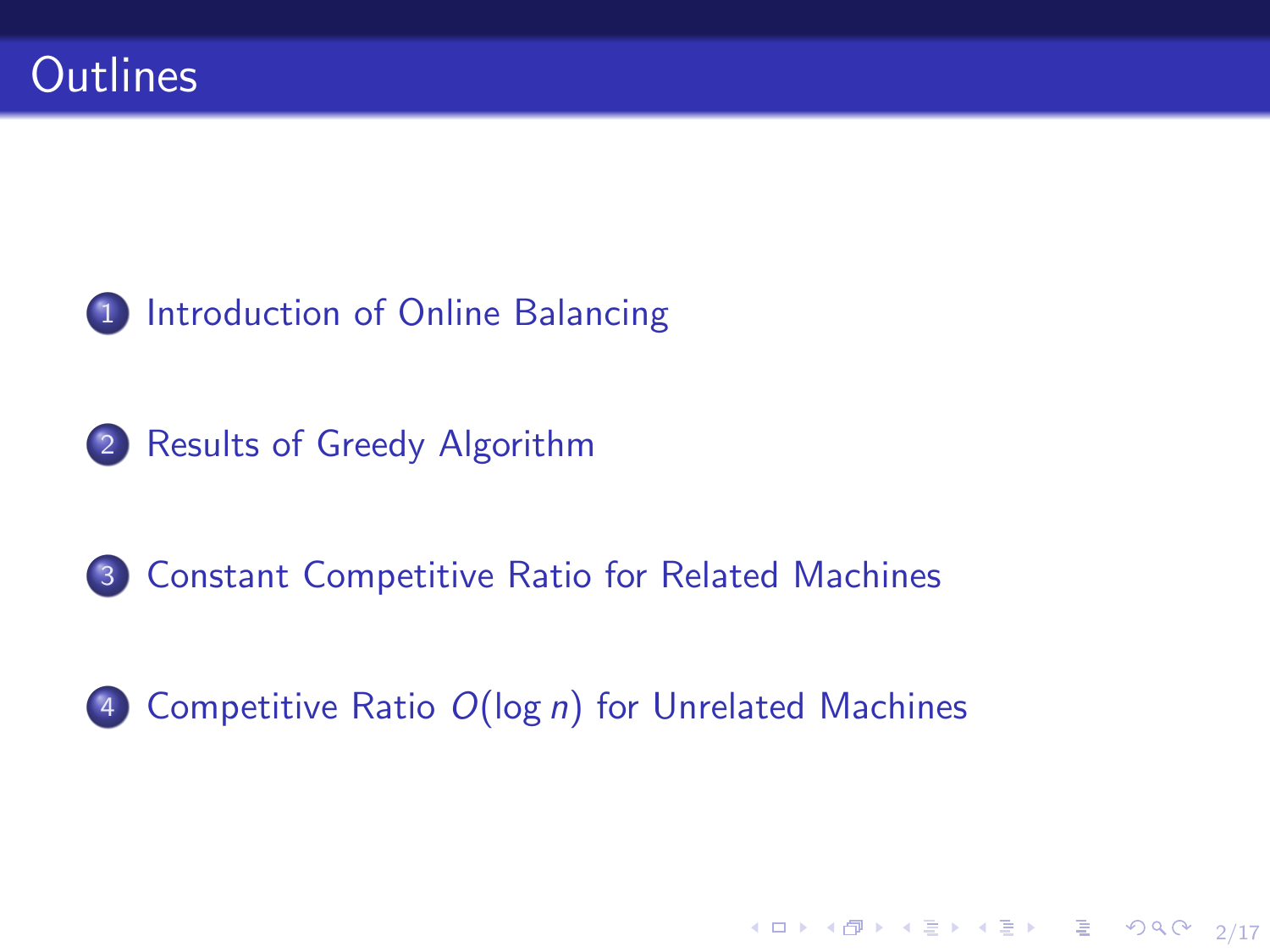# <span id="page-2-0"></span>Online Problems

- **Input:** A request sequence  $\sigma = \sigma(1), \sigma(2), \ldots,$ ;
- Online: An algorithm M has to serve each request online without knowledge of future requests. Each request must be served before serving the next requests.
- Objective: The goal is to serve the entire request sequence so that the objective function is minimized.

3/17 3/17 3/17 3 3/17 3 3/17 3 3/17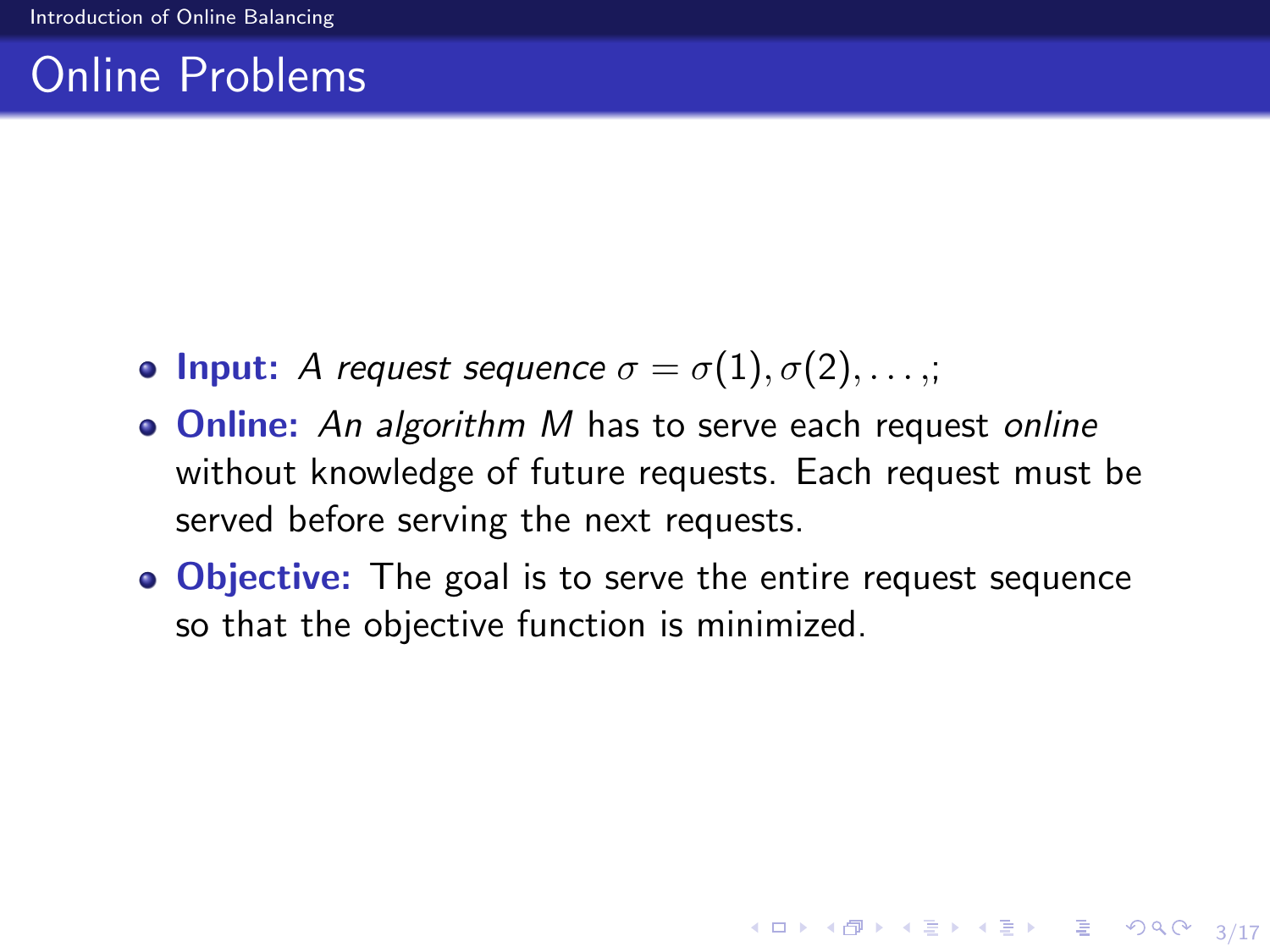# The Online Load-Balancing Problem

#### Input:

- $\bullet$  The *n* related/unrelated machines
- A sequence of jobs  $\sigma = (\vec{p}(1), \vec{p}(2), \dots, \vec{p}(k))$
- Each job  $j \in \sigma$  denoted by its "load vector":

$$
\vec{p}(j) = (p_1(j), p_2(j), \ldots, p_n(j)),
$$
 where  $p_i(j) \ge 0$ .

#### Definition of Load:

- $\bullet$  Assign a job *j* to a machine *i* increases the load on the machine *i* by  $p_i(j)$
- $\bullet \ell_i(j)$  denotes the load on machine *i* after already assigning jobs  $1$  through  $i$ :

$$
\ell_k(j) = \begin{cases} \ell_k(j-1) + p_k(j), & \text{if } k = i\\ \ell_k(j-1), & \text{otherwise} \end{cases}
$$

4/17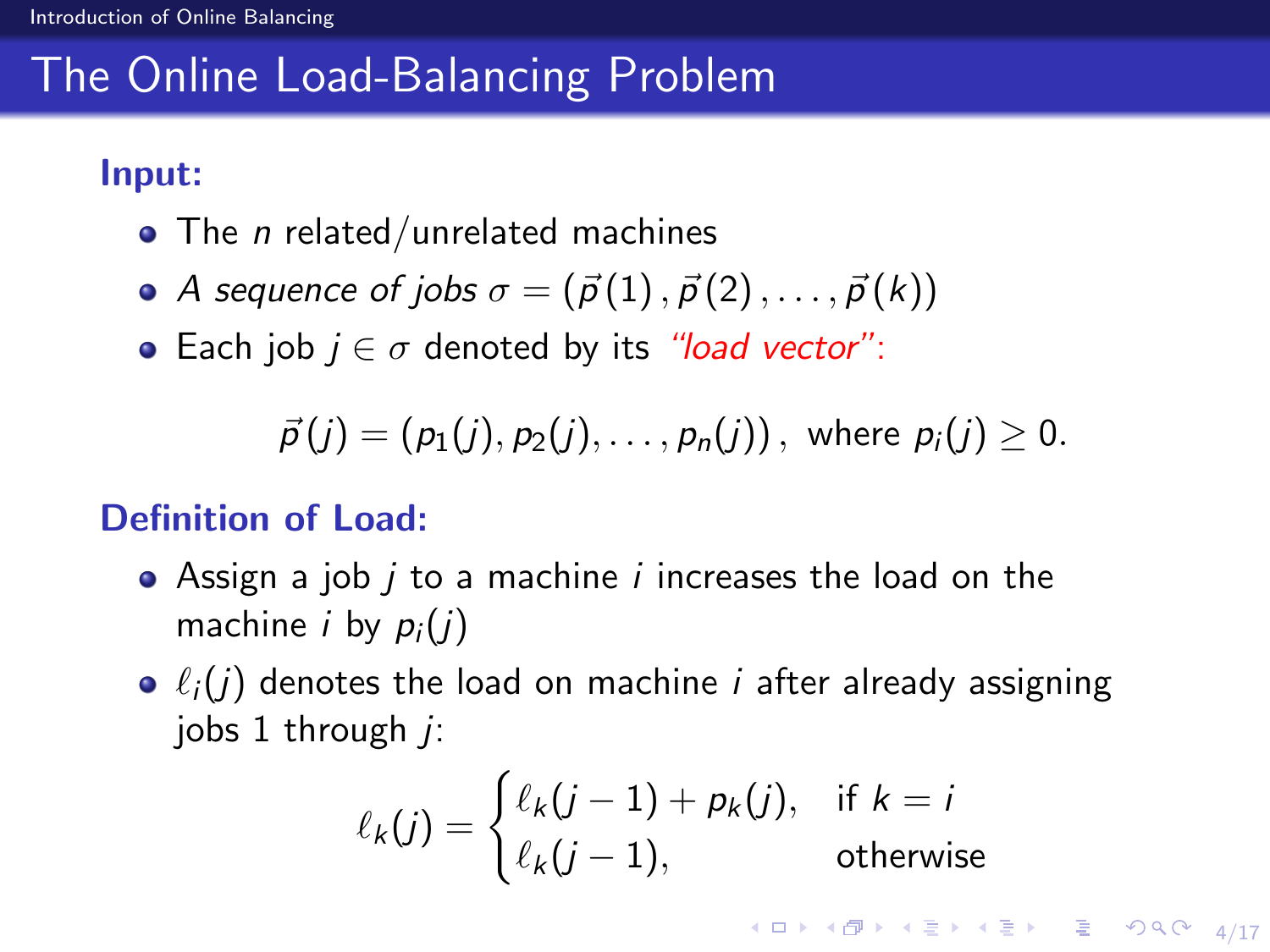# The Online Load-Balancing Problem (2)

#### Notations of Offline Algorithm:

- Given a sequence of jobs  $\sigma = (\vec{p}(1), \vec{p}(2), \ldots, \vec{p}(k))$
- $\bullet$   $\mathscr{A}^*$  denotes off-line (optimal) algorithm
- $\ell_{i}^{*}\left(j\right)$  denotes the load on machine  $i$  achieved by  $\mathscr{A}^{*}$  after assigning jobs 1 to *j* in  $\sigma$

#### Objective:

- $L^{\ast }\left( k\right) =$  max $_{i}\ell _{i}^{\ast }\left( k\right)$ : the maximum load (optimal) by  $\mathscr{A}^{\ast }$
- $L(k) = \max_i \ell_i(k)$ : the maximum load by online algorithms
- Online algorithms try to minimize  $L(k)$
- Objective: minimize the competitive ratio:

 $\sup \{L(k)/L^*(k)\}$  for any length  $k$  and all possible sequences  $\sigma$ 

k may be omitted for  $L^*(k)$  and  $L(k)$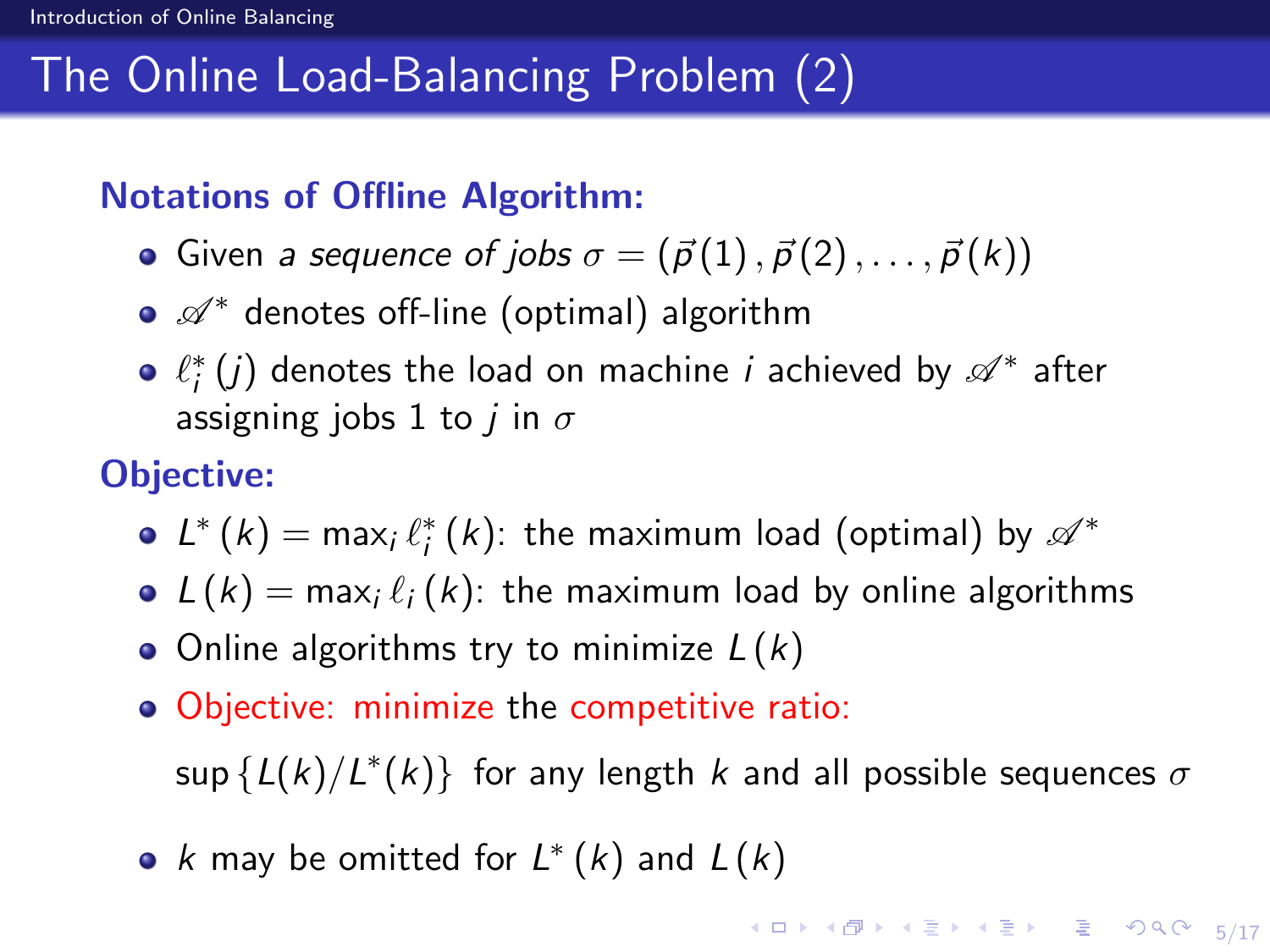# Three Machine Models

Each job  $j \in \sigma$  denoted by its "load vector":

$$
\vec{p}(j)=(p_1(j),p_2(j),\ldots,p_n(j)), \text{ where } p_i(j)\geq 0.
$$

- Identical machimes: each job  $j$ :  $p_i(j) = p_{i'}(j)$  for any two machines:  $i$  and  $i'$
- Related machimes: for any jobs  $j$  and  $j'$  and machines  $i$  and  $i'$ :

$$
\frac{p_i(j)}{p_{i'}(j)} = \frac{p_i(j')}{p_{i'}(j')} = \frac{v_{i'}}{v_i}, \text{ where } v_i \text{ : speed of machine } i
$$

- Identical is a special case of related machines:
- Unrelated machimes  $(1/\infty)$ : all other cases
	- e.g.,  $p_i(j) = +\infty$ , i.e., a job *j* not runnable on some machines *i*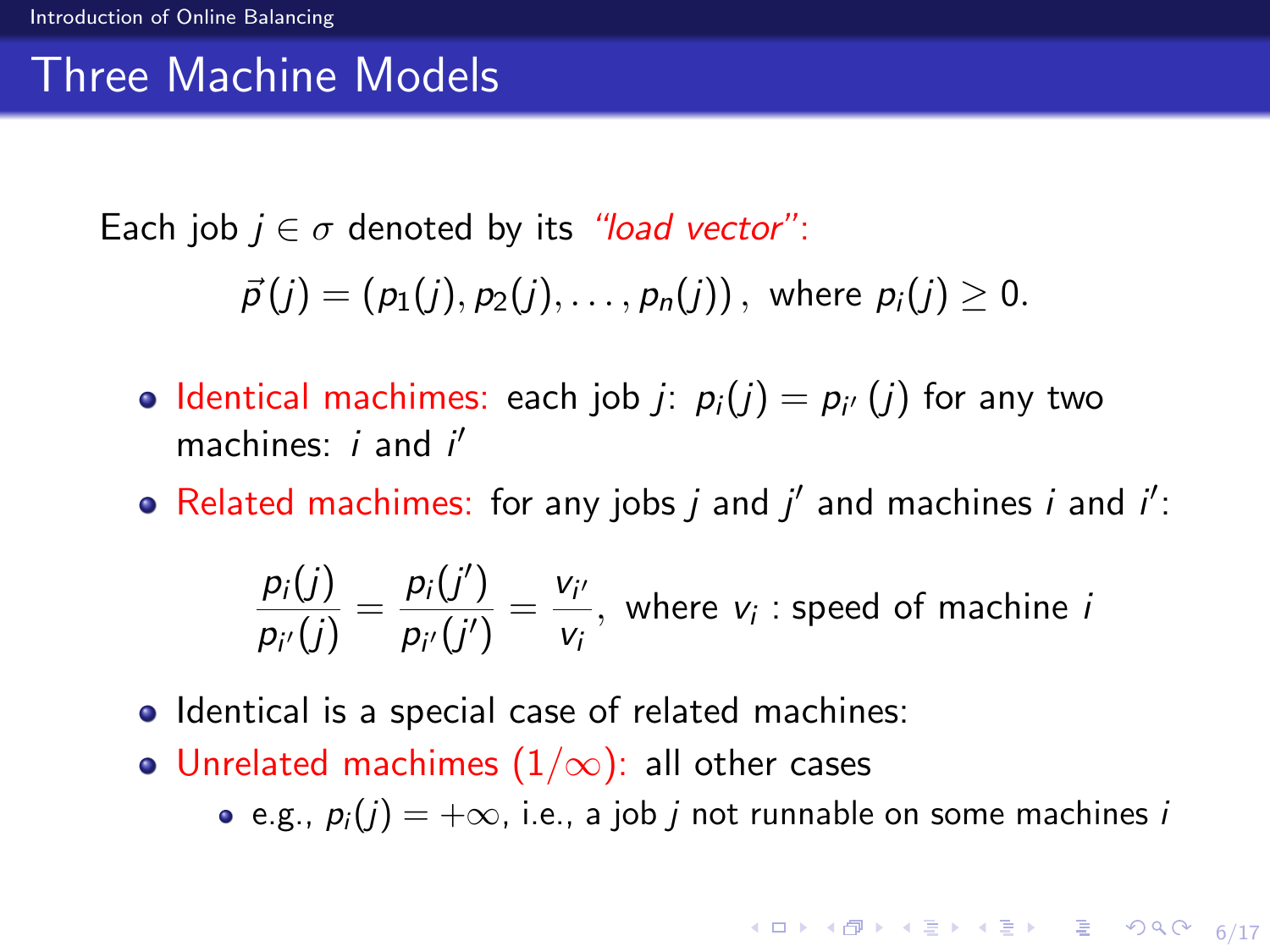# <span id="page-6-0"></span>Greedy Algorithm for Load Balancing Problem

#### Greedy Algorithm:

- Algorithm: for each job  $i$ , assign it to a machine  $k$  s.t.,
	- $k = \argmin{\{\ell_i (k 1) + p_i (i)\}}$

#### Identical Machines:

• competitive ratio:  $2 - \epsilon$ 

#### Related Machines:

• Competitive ratio:  $O(\log n)$ , lower bound:  $\Omega(\log n)$ 

7/17

#### Unrelated Machines:

• Competitive ratio:  $O(n)$ , lower bound:  $\Omega(n)$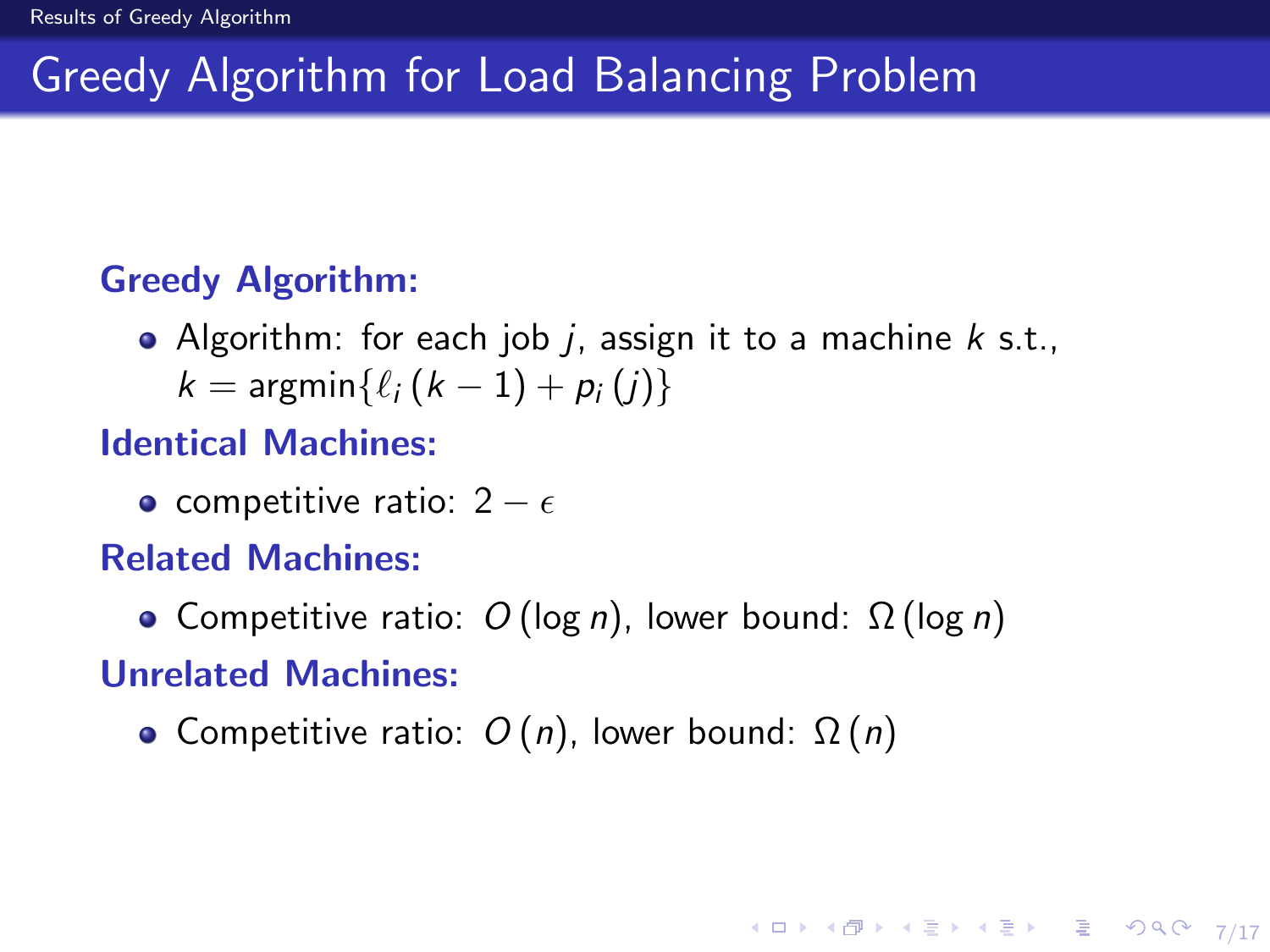# Competitive Ratio of Greedy for Unrelated Machines

#### Theorem 2.1

The competitive ratio of the greedy algorithm is at most n for unrelated machines.

#### Proof.

- Each job *j* has a minimum load min<sub>i</sub>  $p_i(i)$
- $\mathscr{S}_{i}^{*}$ : jobs assigned to machine i by offline algorithms nL $^*$   $\geq$   $\sum$ i  $\ell_i^* = \sum$ i  $\sum$  $j\in\!\mathscr{S}^*_i$  $p_i(j) \geq \sum$ j min  $p_i(j)$
- Claim: the maximum load by greedy  $\leq \sum_j \mathsf{min}_i\, \rho_i(j)$
- Assume: after assigning  $j-1$ ,  $L(j-1) \leq \sum_{j' \leq j-1} \min_i \rho_i(j')$
- $\bullet$  When *j* arrives, greedy chooses machine *m*, the resulting load at most  $L(j-1) + \rho_m(j) \leq \sum_{j' \leq j} \min_i \rho_i(j')$
- $L(j) \leq \sum_{j' \leq j}$  min<sub>i</sub>  $p_i(j')$  implies  $L \leq \sum_j$  min<sub>i</sub>  $p_i(j') \leq nL^*$

 $\mathcal{L}_{\mathcal{A}}$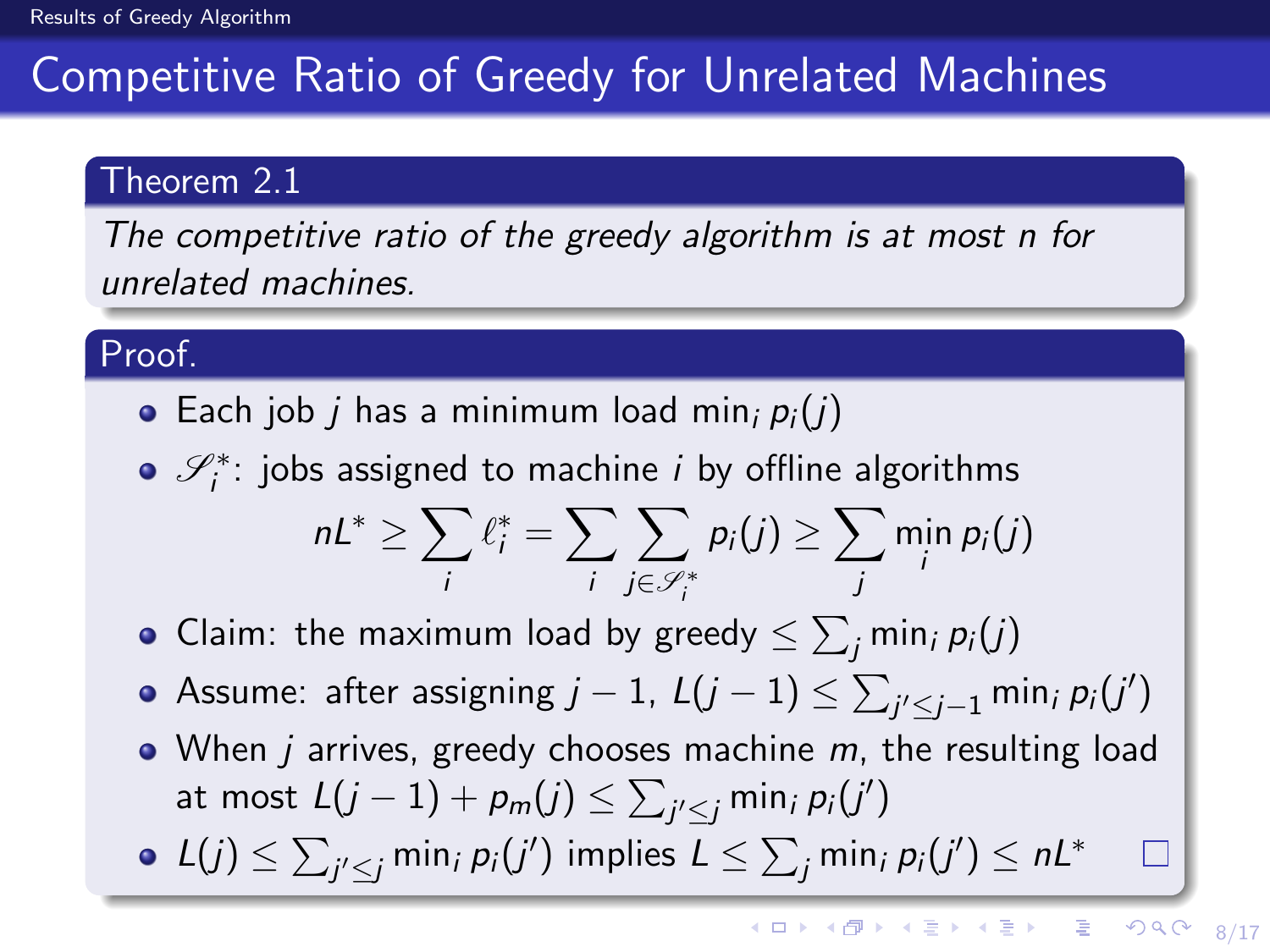<span id="page-8-0"></span>**procedure** Assign-R $(\vec{p}, \vec{\ell}, \Lambda)$ : /\*  $\Lambda$  – current estimate of  $L^*$ . Let  $S := \{i | \ell_i + p_i \leq 2\Lambda\}$ ; if  $S = \emptyset$ then  $b :=$ fail else begin  $k := \min\{i | i \in S\};$  $\ell_k := \ell_k + p_k$  $b :=$ success end; return $(\vec{\ell},b)$ . end.

FIG. 3. Algorithm AssIGN-R.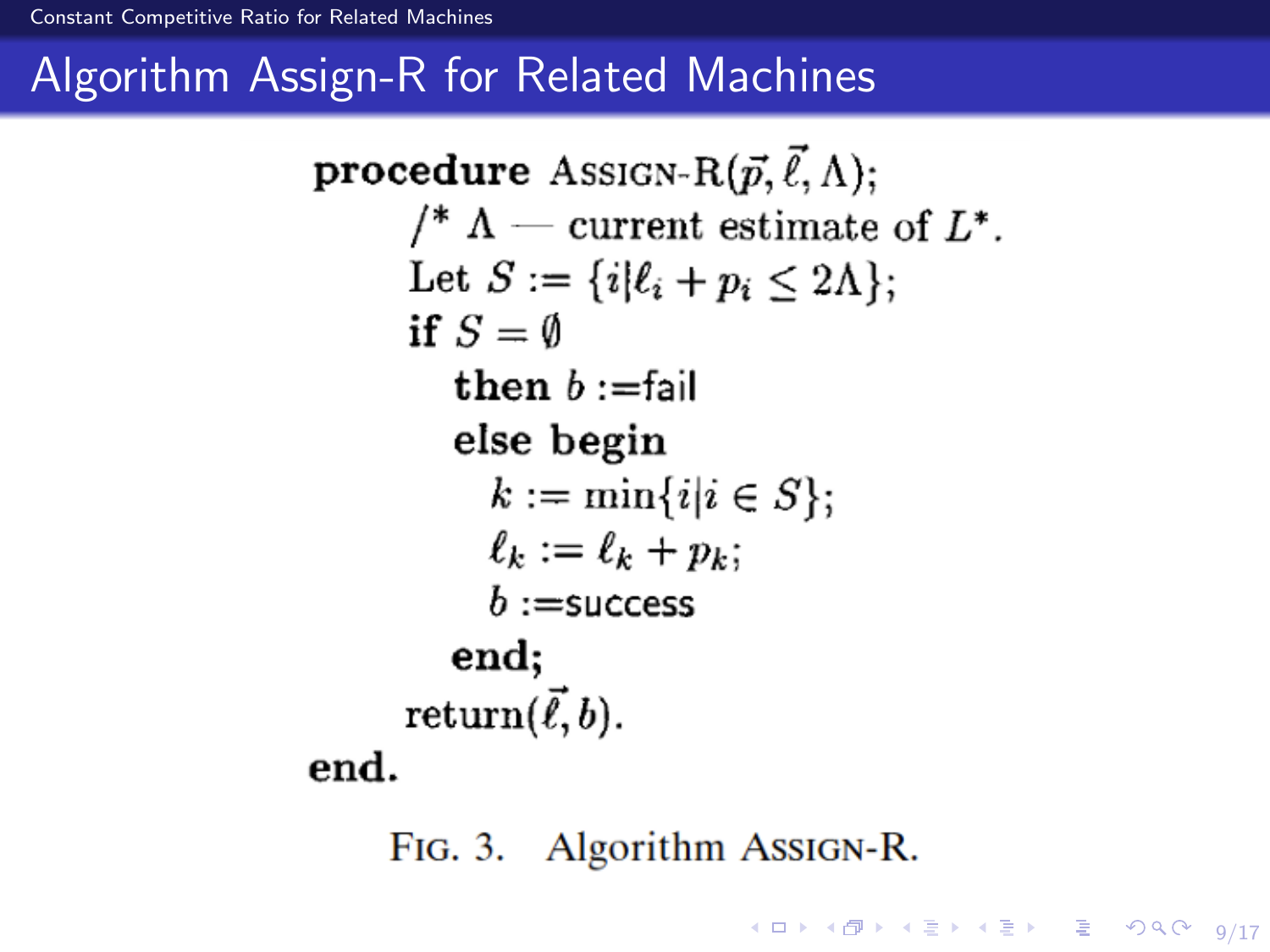#### Theorem 3.1

If  $\lambda^* \leq \Lambda$ , then Algorithm ASSIGN-R never fails. Thus, the load on a machine never exceeds 2Λ

#### Proof.

- By contradiction, assumes it fails first on a job *j*.
- r: the fastest machine whose load  $\leq L^*$ , if no  $r=0$  $r = \max\{i \mid \ell_i (j - 1) \le L^*\}$
- Clearly,  $r \neq n$ , otherwise j is on  $n \left( \ell_n(j-1) + p_n(j) \leq 2L^* \right)$
- Define  $\Gamma = \{i \mid i > r\}$ : overloaded machines faster than r
- Clearly,  $\Gamma \neq \emptyset$  since  $r < n$
- $\mathscr{S}_i/\mathscr{S}_i^*$ : jobs assigned to machine *i* by online/offline algo.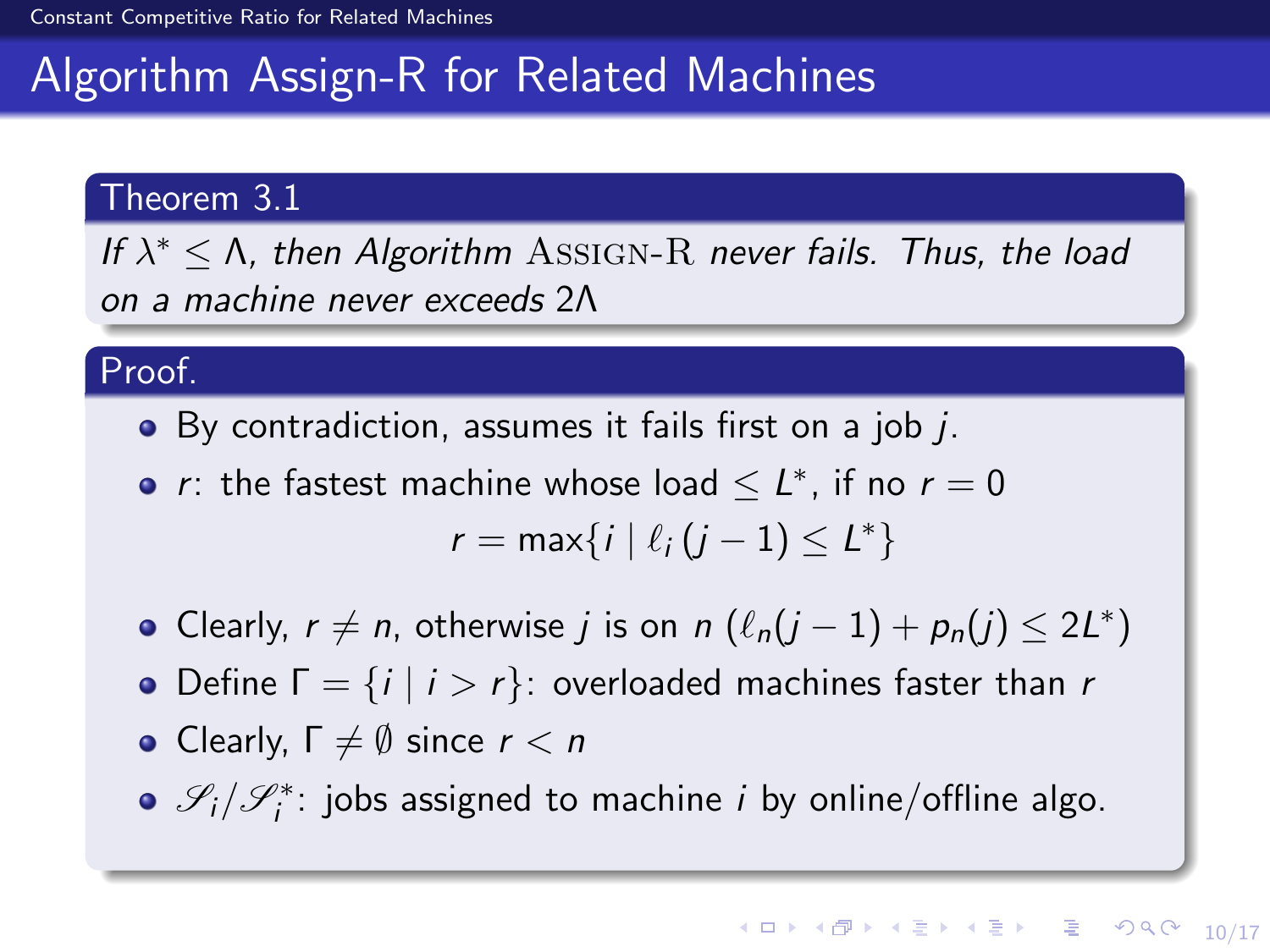#### Proof (Cont.)

Now, to show: it exists a job  $s \in \bigcup_{i \in \Gamma} \mathscr{S}_i$  but  $s \notin \bigcup_{i \in \Gamma} \mathscr{S}_i^*$ 

$$
\sum_{i \in \Gamma, s \in \mathscr{S}_i} p_n(s) = \sum_{i \in \Gamma s, \in \mathscr{S}_i} \frac{p_n(s)}{p_i(s)} p_i(s)
$$
  
= 
$$
\sum_{i \in \Gamma} \frac{v_i}{v_n} \sum_{s \in \mathscr{S}_i} p_i(s) > \sum_{i \in \Gamma} \frac{v_i}{v_n} L^*
$$
  

$$
\geq \sum_{i \in \Gamma} \frac{v_i}{v_n} \sum_{s \in \mathscr{S}_i^*} p_i(s) = \sum_{i \in \Gamma, s \in \mathscr{S}_i^*} p_n(s)
$$

- We know a job  $s$  assigned to  $i \in \Gamma$  by online but to  $i' \notin \Gamma$  by offline
- Our assumption:  $p_{i'}(s) \leq L^* \leq \Lambda$
- Since  $r \ge i'$ , it implies r at least as fast as i'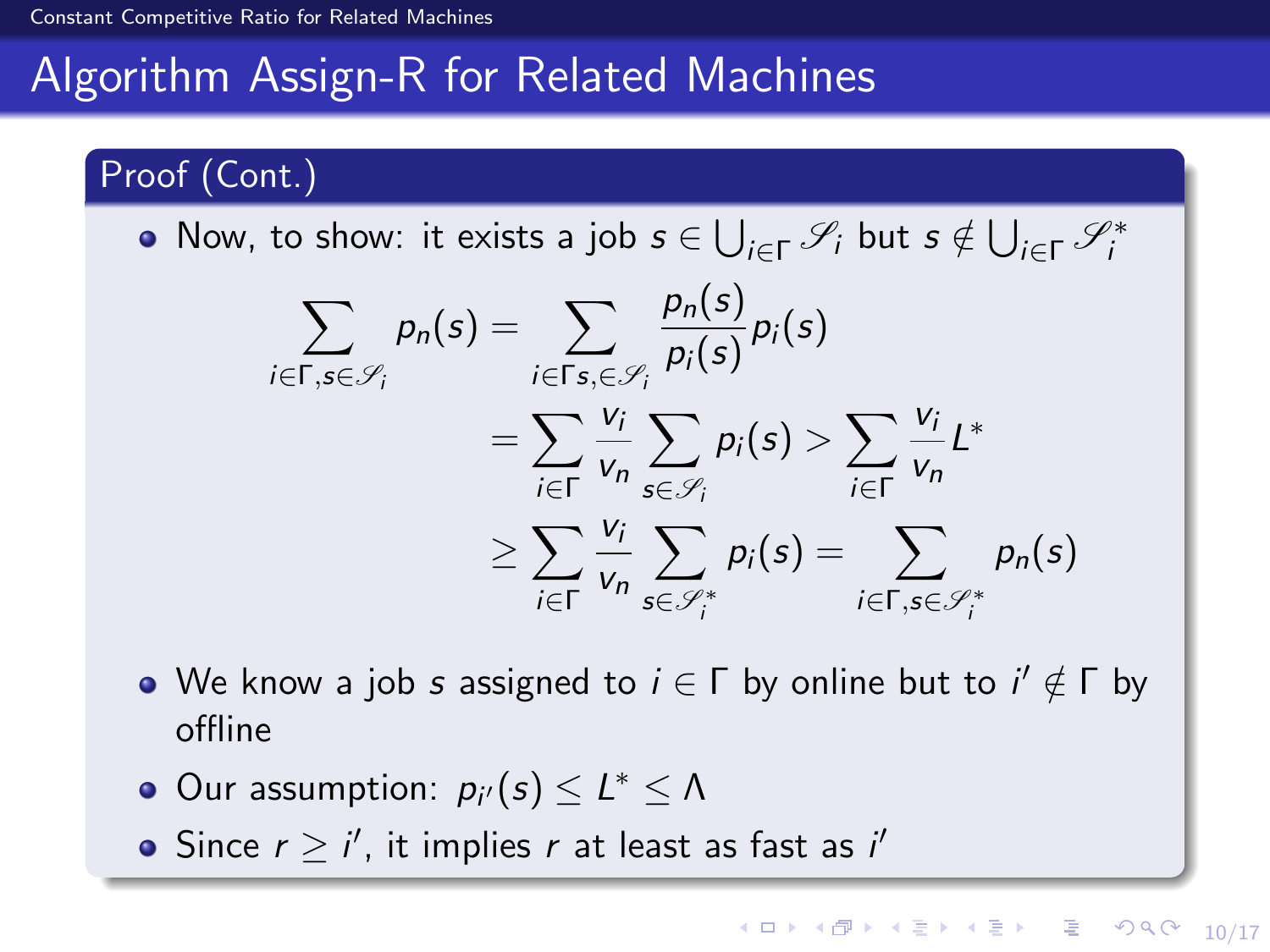#### Theorem 3.1

If  $\lambda^* \leq \Lambda$ , then Algorithm ASSIGN-R never fails. Thus, the load on a machine never exceeds 2Λ

#### Proof (Cont.)

- We know a job  $s$  assigned to  $i \in \Gamma$  by online but to  $i' \notin \Gamma$  by offline
- Our assumption:  $p_{i'}(s) \leq L^* \leq \Lambda$
- Since  $r \ge i'$ , it implies r at least as fast as i'
- Since job  $s$  assigned before  $j$  then  $\ell_r(s 1) \leq \ell_r(j 1) \leq L^*$
- $\bullet$  But, this means that online algo should have placed job s on r or a slower machine instead of i, which is a contradiction.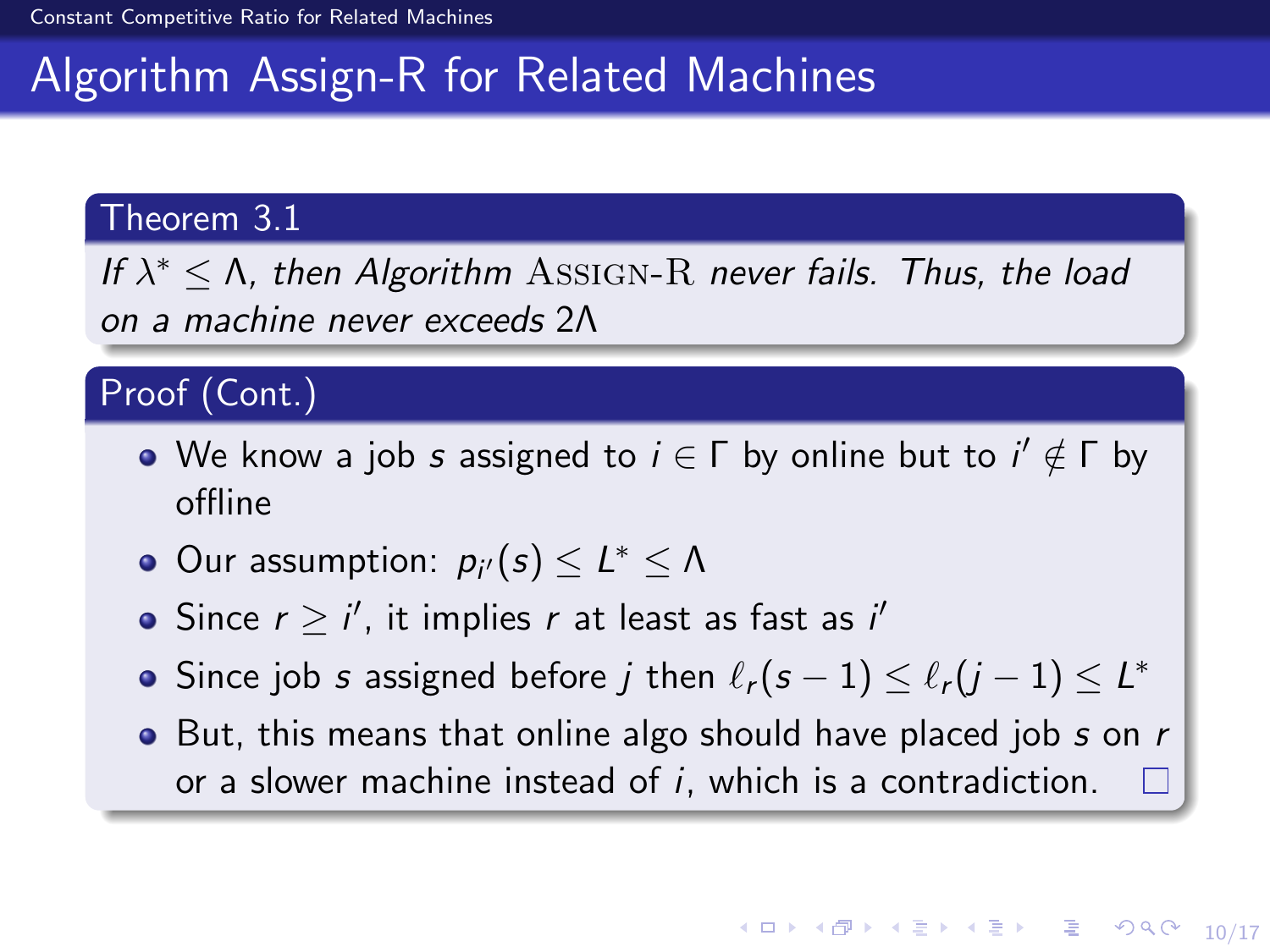# Doubling Approach

#### Theorem 3.2

For any load balancing problem, let  $ALG_{\Lambda}$  be a parameterized online algorithm satisfying  $\text{OPT}(\sigma) \leq \Lambda \implies \text{ALG}_{\Lambda}(\sigma) \leq \epsilon \cdot \Lambda$ (e.g., ASSIGN-R with  $c = 2$  for related machines). Then there is an algorithm ALG s.t., for all  $\sigma$ , ALG ( $\sigma$ )  $\leq$  4c  $\cdot$  OPT ( $\sigma$ ).

- ALG executes in stages, each stage correspond to the mos recent estimate of Λ.
- Stage 0,  $\Lambda_0 = \text{OPT}$   $(j = 0)$ , easy to compute the optimal for the first job.
- Each stage j, ALG uses  $ALG_{\Lambda}$  to assign jobs until it fails and start a new stage by doubling Λ
- **•** Stage k,  $\Lambda = 2^k \Lambda_0$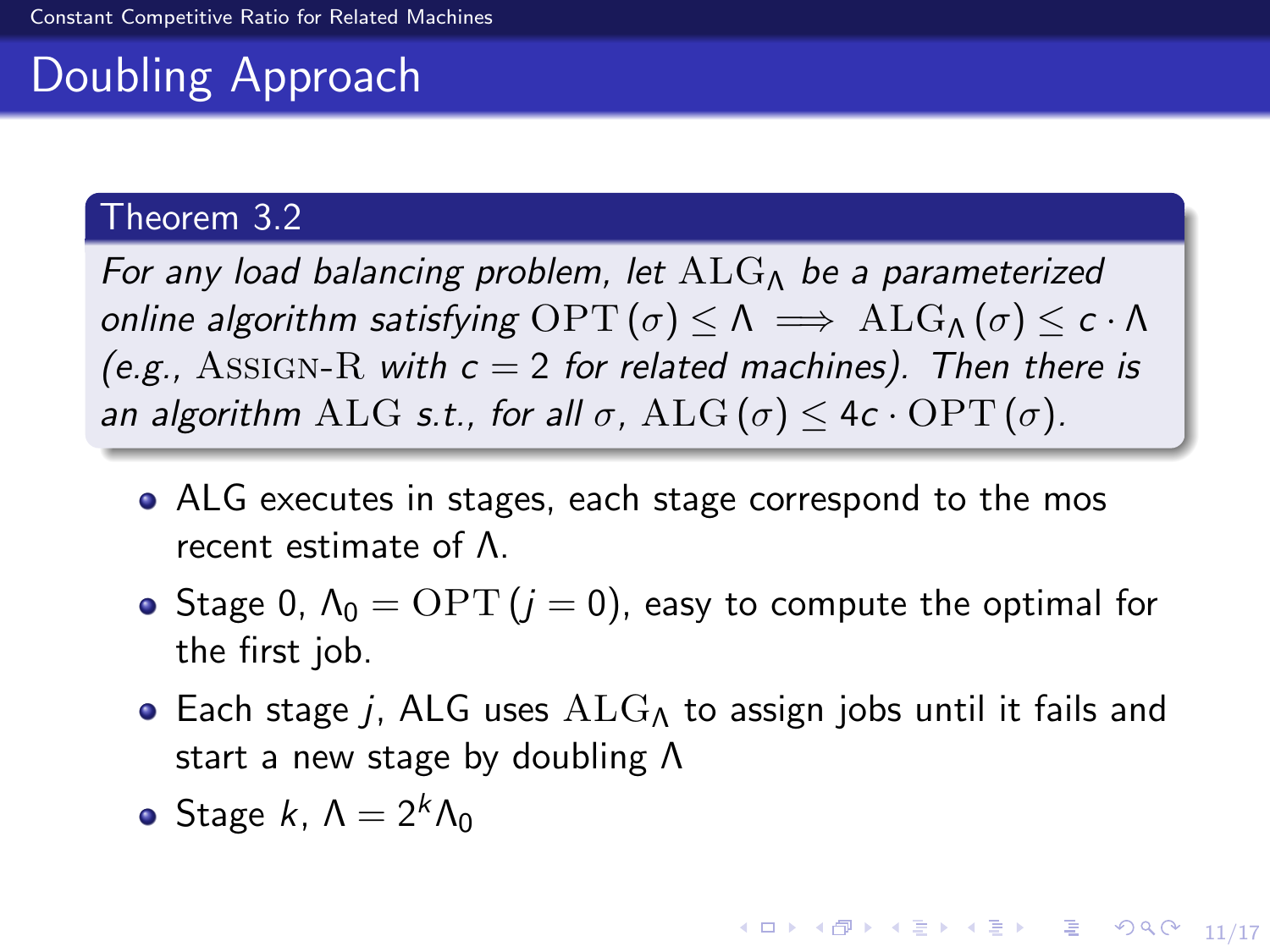# Proof of Doubling Approach

#### Proof.

- To prove  $\text{ALG}(\sigma) \leq 4c \cdot \text{OPT}(\sigma)$  for any sequence  $\sigma$
- Suppose  $ALG$  terminates at the stage h.
- If  $h = 0$ , it is clear  $\text{ALG}(\sigma) \leq c \cdot \text{OPT}(\sigma)$
- Let r be the first job for the stage h, and  $\sigma_i$  denotes the subsequence processed in stage  $$
- Clearly, stage  $h-1$  failed on  $\sigma_{h-1}r$ , while ALG<sub>Λ</sub> has  $\Lambda = 2^{h-1}\Lambda_0$
- Thus,  $\text{OPT}(\sigma) \ge \text{OPT}(\sigma_{h-1} r) > 2^{h-1} \Lambda_0$
- Moreover  $\mathrm{ALG}\left( \sigma \right) =\sum$ h j=0  $\text{ALG}(\sigma_j) \leq \sum$ h j=0  $c\cdot 2^j\Lambda_0=c\left(2^{h+1}-1\right)\Lambda_0$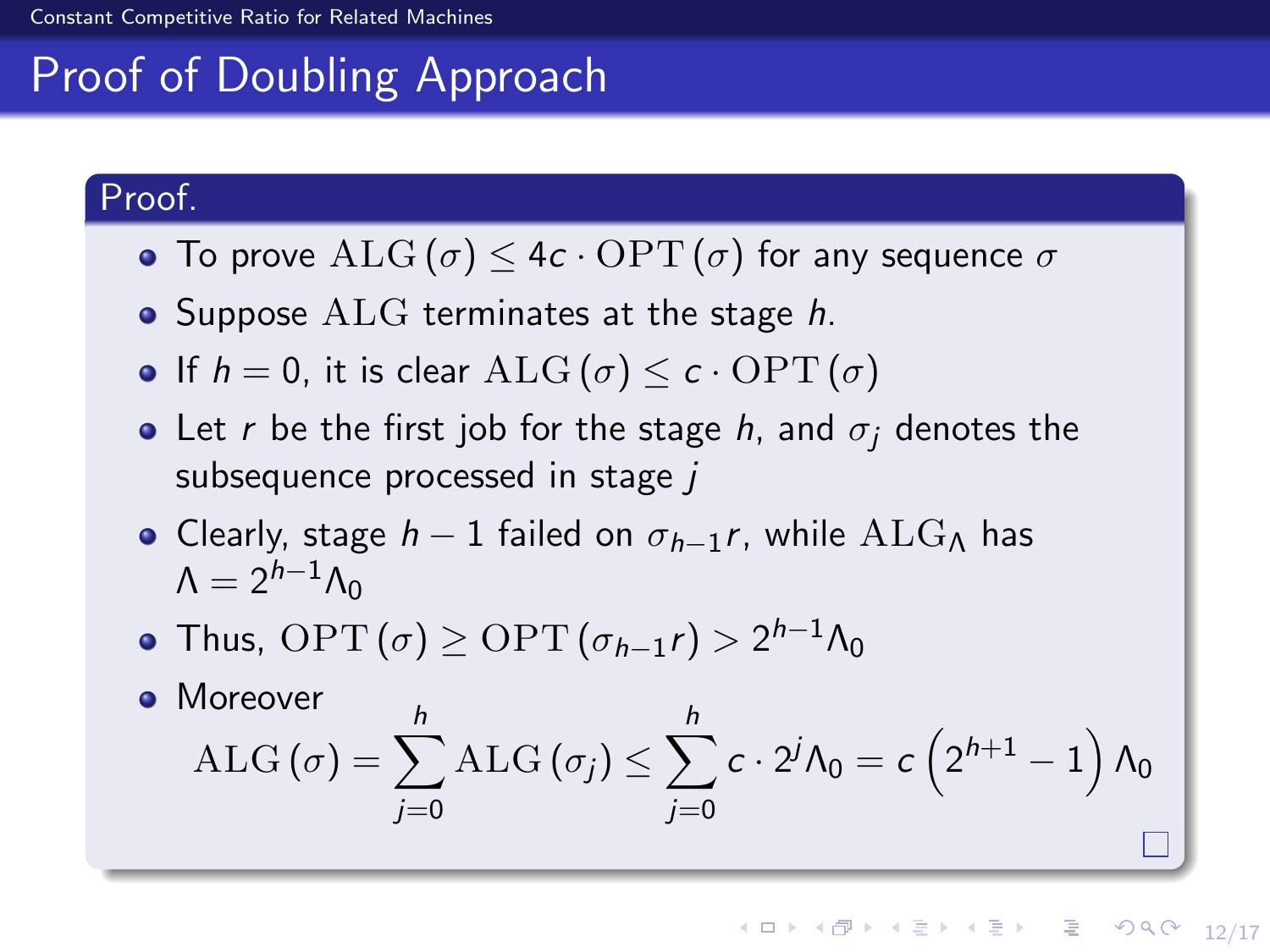[Constant Competitive Ratio for Related Machines](#page-8-0)

# Competitive Ratio for Assign-R for Related Machines

#### Corollary 3.3

Assign-R Algorithm can be modified to achieve a competitive ratio of 8.

10 → 11日 → 11월 → 11월 → 11월 → 120 → 13/17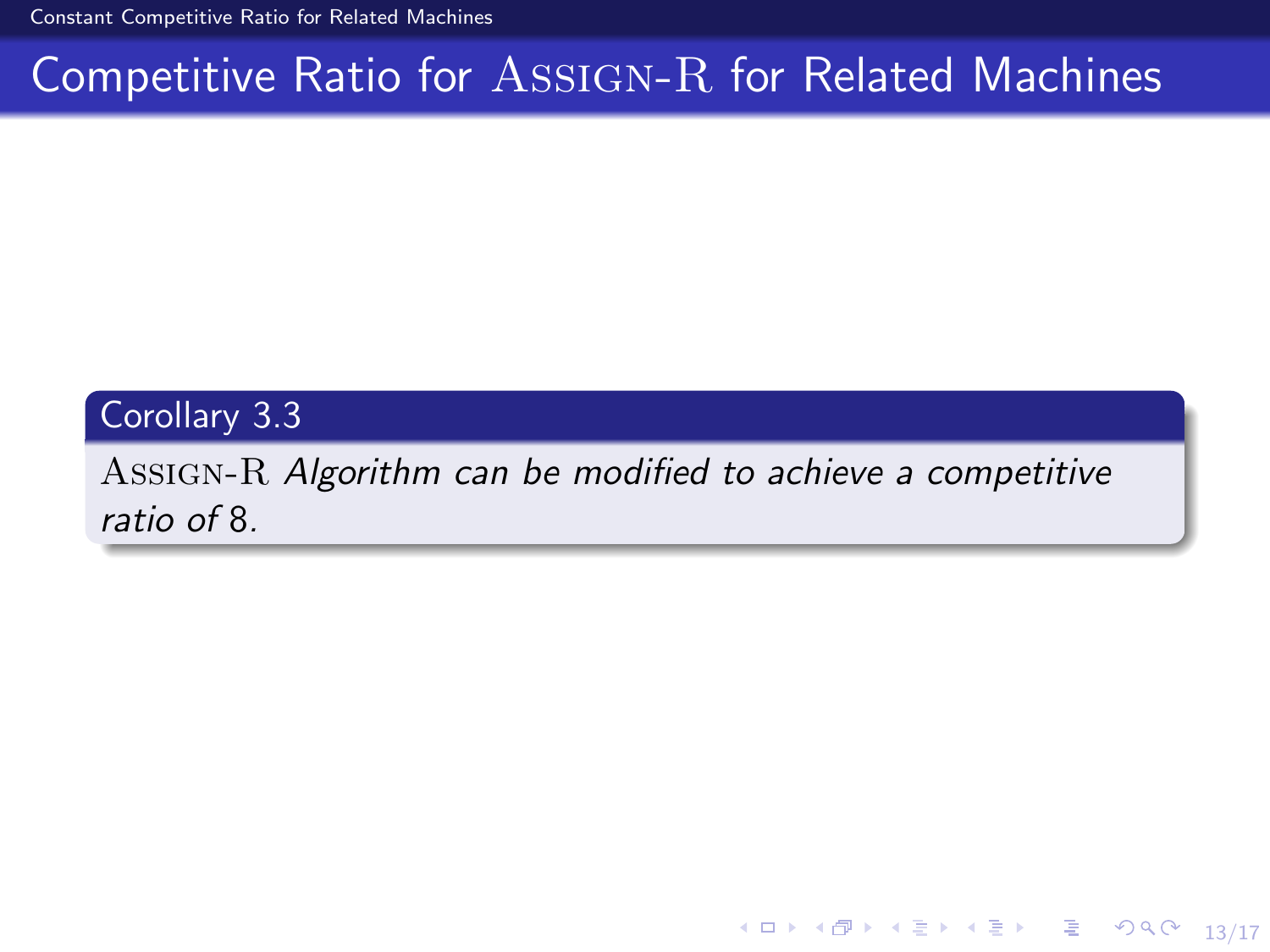- <span id="page-15-0"></span>Normalization:  $\tilde{\ell}_i = \ell_i/\Lambda \tilde{p}_i = p_i/\Lambda$
- Find a machine  $s$  minimizing  $\Delta_i = \alpha^{(\tilde{\ell}_i(j-1) + \tilde{\rho}_i(j))} \alpha^{\tilde{\ell}_i(j-1)}$

**procedure** Assign-U $(\vec{p}, \vec{\ell}, \Lambda, \beta)$ ; /\*  $\Lambda$  - current estimate of  $L^*$ . /\*  $\beta$  — designed performance guarantee of the algorithm. Let s be the index minimizing  $\Delta_i = a^{(\bar{\ell}_i + \bar{p}_i)} - a^{\bar{\ell}_i}$ ; if  $\ell_s + p_s > \beta \Lambda$ then  $b :=$ fail else begin  $\ell_s := \ell_s + p_s;$  $b :=$ success end; return $(\vec{\ell},b)$ . end.

FIG. 2. Algorithm AssIGN-U.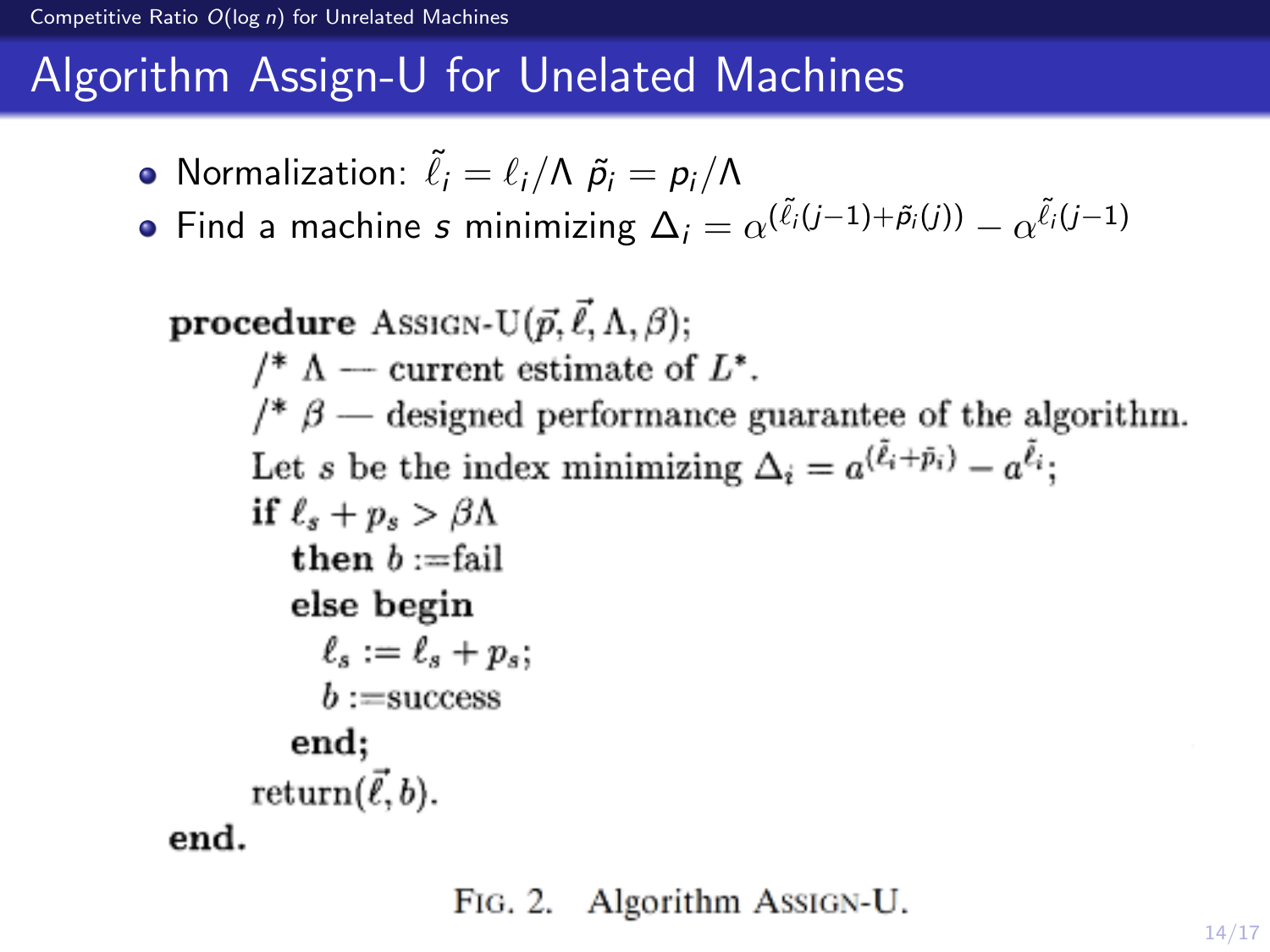#### Competitive Ratio  $O(\log n)$  for Unrelated Machines

# Intuitive Understanding of Assign-U Algorithm

- Assign-U minimizing  $\alpha^{\tilde{\ell}_i(j-1)}\left(\alpha^{\tilde{p}_i(j)}-1\right)$
- Greedy minimizing  $\left(\tilde{\ell}_i\left(j-1\right)+\tilde{p}_i\left(j\right)\right)$
- **•** Greedy choose machine 2
- But Assign-U chooses machine 1 since  $1.5^{10+1} - 1.5^{10} \approx 22.83 < 51.16 \approx 1.5^{10} - 1.5^{1} \; (\alpha = 1.5)$

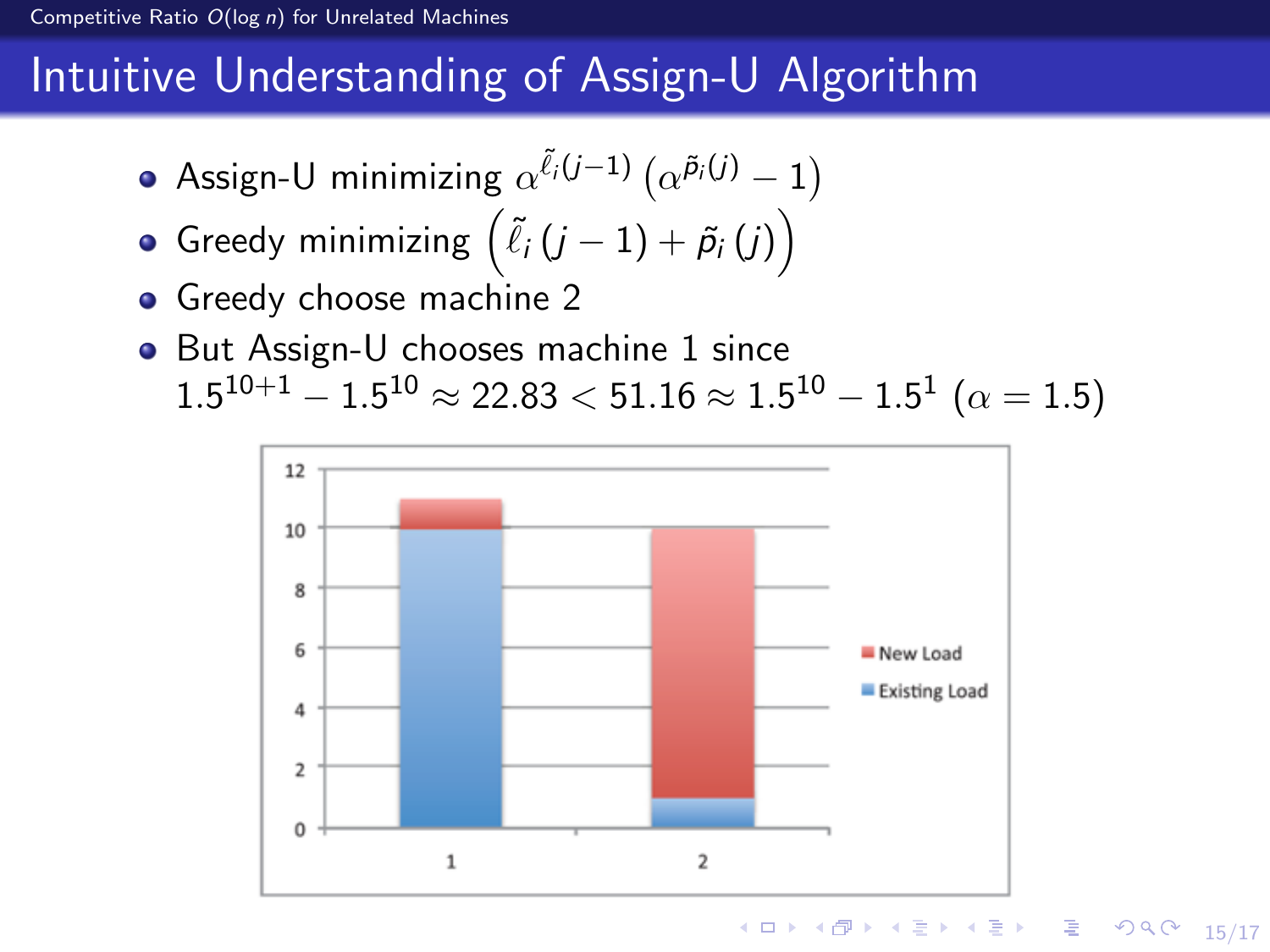#### Theorem 4.1

If  $\lambda^* \leq \Lambda$ , then there exits  $\beta = O(\log n)$  s.t., Algorithm ASSIGN-U never fails. Thus, the load on a machine never exceeds βΛ

#### Proof.

- State after j − 1 jobs,  $\alpha, \gamma > 1$  ( $\alpha \approx 2, \gamma \approx 1$ )
- assumption:  $L^*(j) \leq L^* \leq \Lambda$
- potential function:

$$
\Phi(j) = \sum_{i=1}^{n} \alpha^{\tilde{\ell}_{i}(j)} \left( \gamma - \tilde{\ell}_{i}^{*}(j) \right)
$$

16/17 4 17 14 14 14 15 17 16 17 16 17 16 17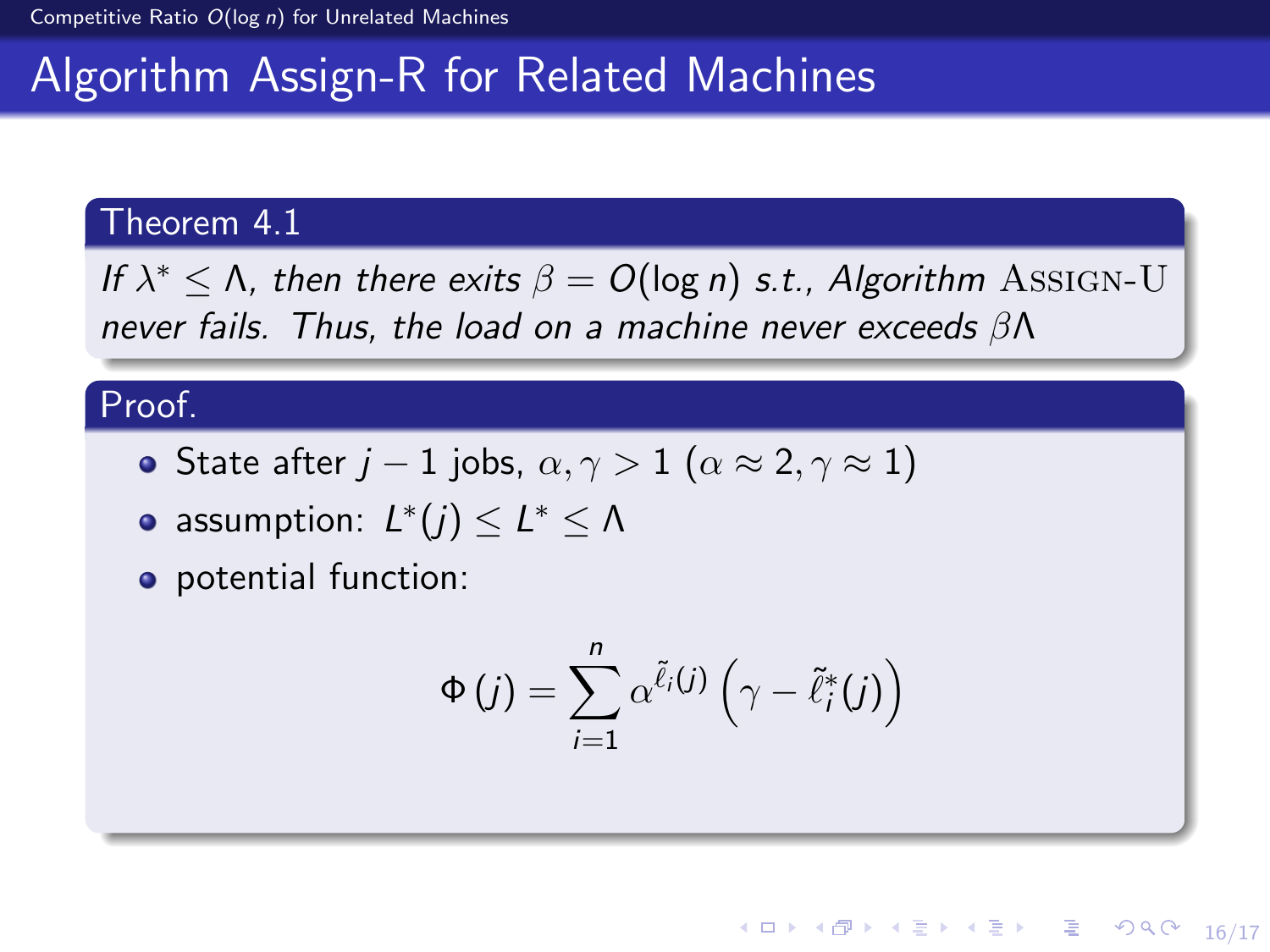#### Proof (Cont.)

Let the job  $j$  assigned to machine  $i'$   $(i)$  by online (offline)

$$
\Phi(j) = \sum_{i=1}^{n} \alpha^{\tilde{\ell}_{i}(j)} \left( \gamma - \tilde{\ell}_{i}^{*}(j) \right)
$$

• Compute  $Φ(j) - Φ(j - 1)$  as follows:

$$
\begin{aligned}&=\left(\gamma-\tilde{\ell}_{i'}^{*}(j-1)\right)\left(\alpha^{\tilde{\ell}_{i'}^{*}(j)}-\alpha^{\tilde{\ell}_{i'}^{*}(j-1)}\right)-\alpha^{\tilde{\ell}_{i}(j)}\tilde{p}_{i}(j)\\&\leq&\gamma\left(\alpha^{\tilde{\ell}_{i'}^{*}(j-1)+\tilde{p}_{i'}(j)}-\alpha^{\tilde{\ell}_{i}(j-1)}\right)-\alpha^{\tilde{\ell}_{i}(j-1)}\tilde{p}_{i}(j)\\&\leq&\gamma\left(\alpha^{\tilde{\ell}_{i}^{*}(j-1)+\tilde{p}_{i}(j)}-\alpha^{\tilde{\ell}_{i}(j-1)}\right)-\alpha^{\tilde{\ell}_{i}(j-1)}\tilde{p}_{i}(j)\\&=\alpha^{\tilde{\ell}_{i}(j-1)}\left(\gamma\left(\alpha^{\tilde{p}_{i}(j)}-1\right)-\tilde{p}_{i}(j)\right).\end{aligned}
$$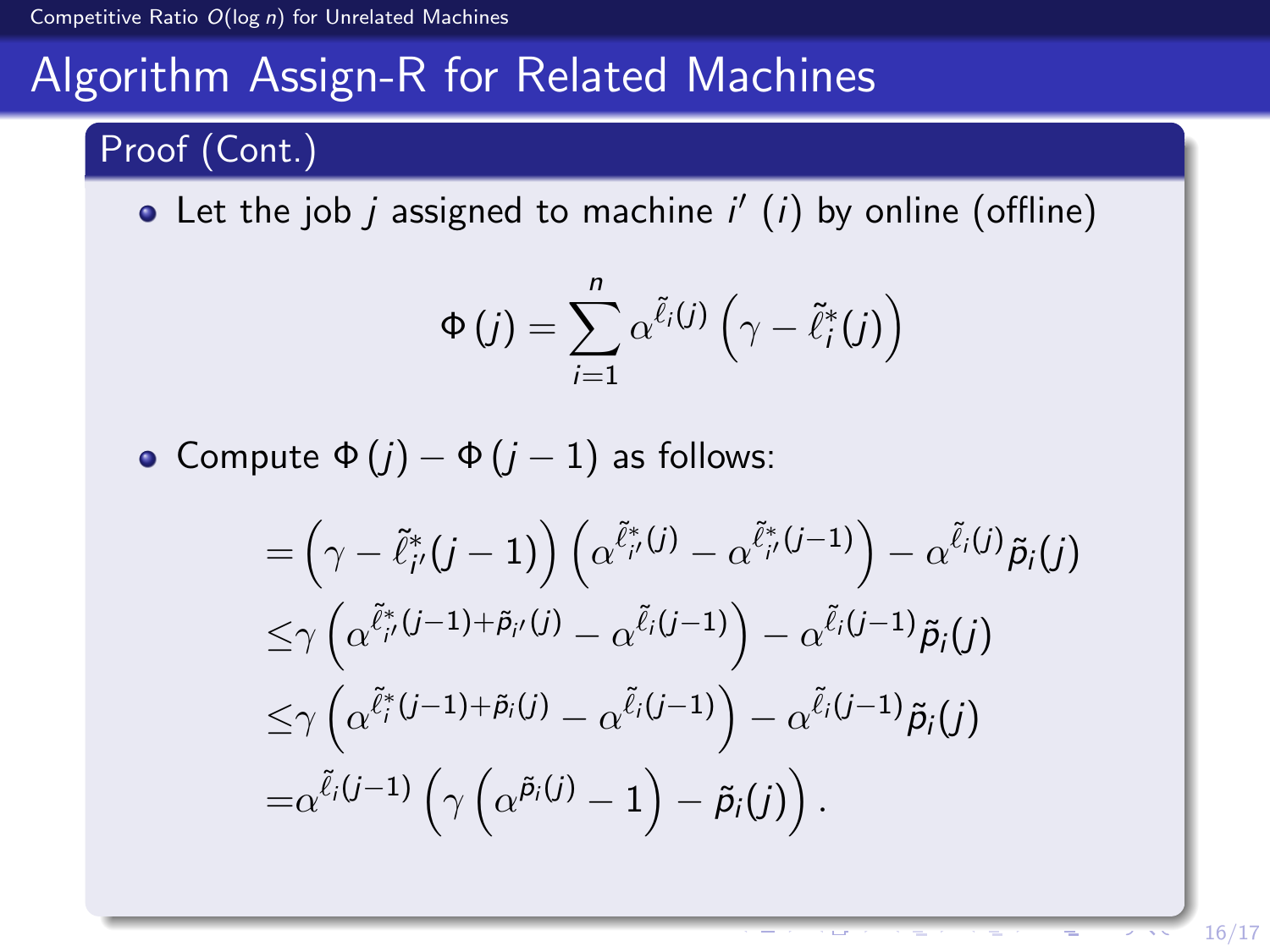#### Proof (Cont.)

$$
\bullet \ \Phi(j) - \Phi(j-1) \leq \alpha^{\tilde{\ell}_i(j-1)} \left( \gamma \left( \alpha^{\tilde{\rho}_i(j)} - 1 \right) - \tilde{\rho}_i(j) \right)
$$

As offline assigns job  $j$  to machine  $i$ ,  $0\leq \tilde{p}_{i}(j)\leq L^*/\Lambda\leq 1$ 

• To prove  $\Phi(j) - \Phi(j-1) \leq 0$ , we need to show  $\gamma(\alpha^{\mathrm{x}}-1) \leq \mathrm{x}$  for  $\mathrm{x} \in [0,1].$  It is true for  $\alpha = 1 + 1/\gamma$ 

• Clearly, 
$$
\Phi(0) = \gamma n
$$

• Recall 
$$
\Phi(j) = \sum_{i=1}^{n} \alpha^{\tilde{\ell}_{i}(j)} (\gamma - \tilde{\ell}_{i}^{*}(j))
$$

• Thus, 
$$
\sum_{i=1}^{n} \alpha^{\tilde{\ell}_{i}(j)} (\gamma - 1) \leq \gamma n
$$

$$
L = \max_{i} \ell_{i} (k) = \Lambda \max \tilde{\ell}_{i} (k)
$$
  
 
$$
\leq \Lambda \cdot \log_{a} \left( \frac{\gamma}{\gamma - 1} n \right) = O(\Lambda \log n)
$$

16/17 4 17 14 14 14 15 17 16 17 16 17 16 17